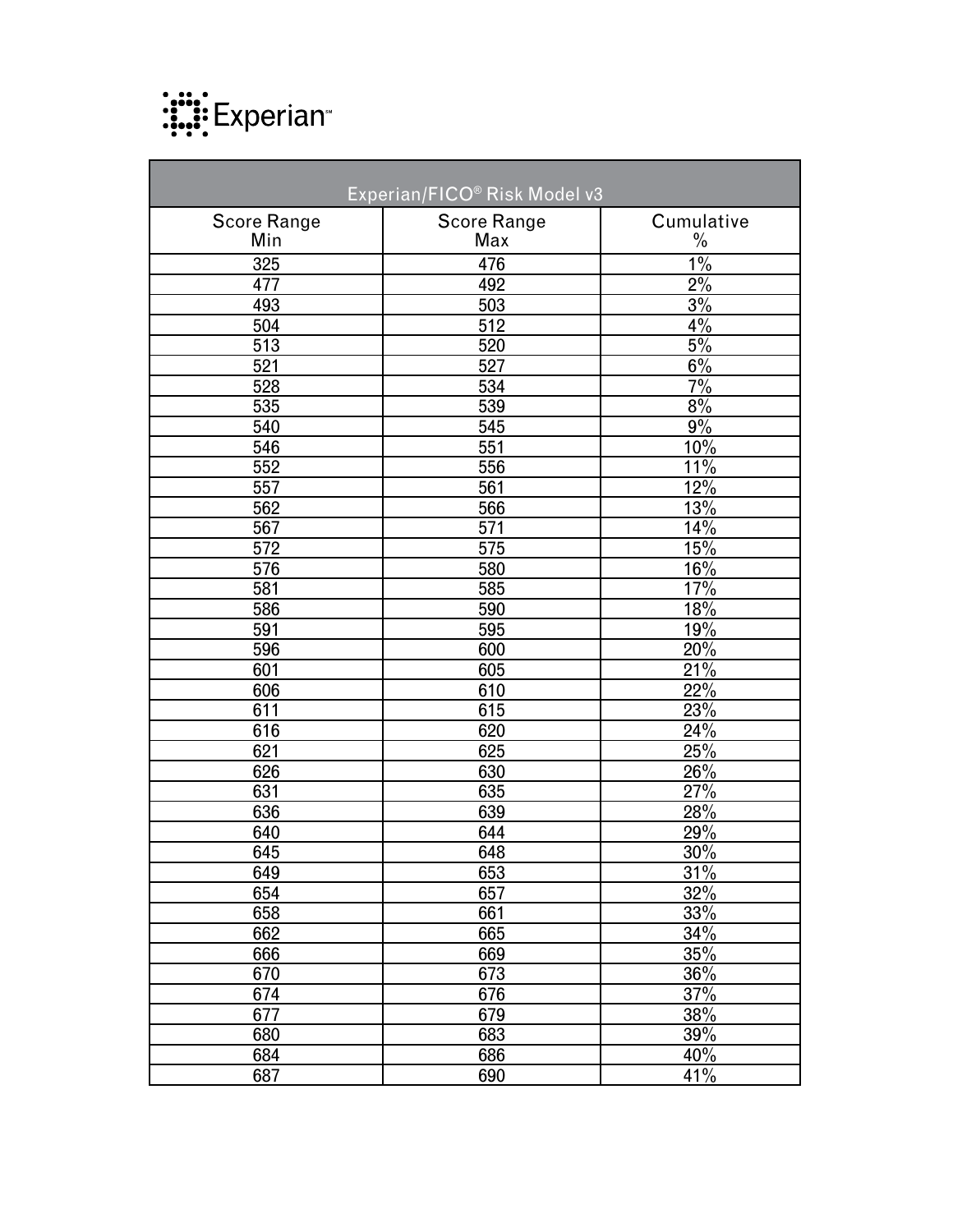| 691        | 693             | 42% |
|------------|-----------------|-----|
| 694        | 697             | 43% |
| 698        | 700             | 44% |
| 701        | 703             | 45% |
| 704        | 706             | 46% |
| 707        | 709             | 47% |
| 710        | 712             | 48% |
| 713        | 716             | 49% |
| 717        | 719             | 50% |
| 720        | $\frac{1}{722}$ | 51% |
| <u>723</u> | <u>726</u>      | 52% |
| 727        | 729             | 53% |
| 730        | 732             | 54% |
| 733        | 736             | 55% |
| 737        | 740             | 56% |
| 741        | 743             | 57% |
| 744        | 747             | 58% |
| 748        | 750             | 59% |
| 751        | 754             | 60% |
| 755        | 757             | 61% |
| 758        | 760             | 62% |
| 761        | 763             | 63% |
| 764        | 766             | 64% |
| 767        | 769             | 65% |
| 770        | 772             | 66% |
| 773        | 774             | 67% |
| 775        | 777             | 68% |
| 778        | 779             | 69% |
| 780        | 781             | 70% |
| 782        | 784             | 71% |
| 785        | 786             | 72% |
| 787        | 788             | 73% |
| 789        | 790             | 74% |
| 791        | <u>792</u>      | 75% |
| 793        | 793             | 76% |
| 794        | 795             | 77% |
| 796        | 797             | 78% |
| 798        | 798             | 79% |
| 799        | 800             | 80% |
| 801        | 802             | 81% |
| 803        | 803             | 82% |
| 804        | 805             | 83% |
| 806        | 807             | 84% |
| 808        | 808             | 85% |
| 809        | 810             | 86% |
| 811        | 811             | 87% |
| 812        | 813             | 88% |
| 814        | 814             | 89% |